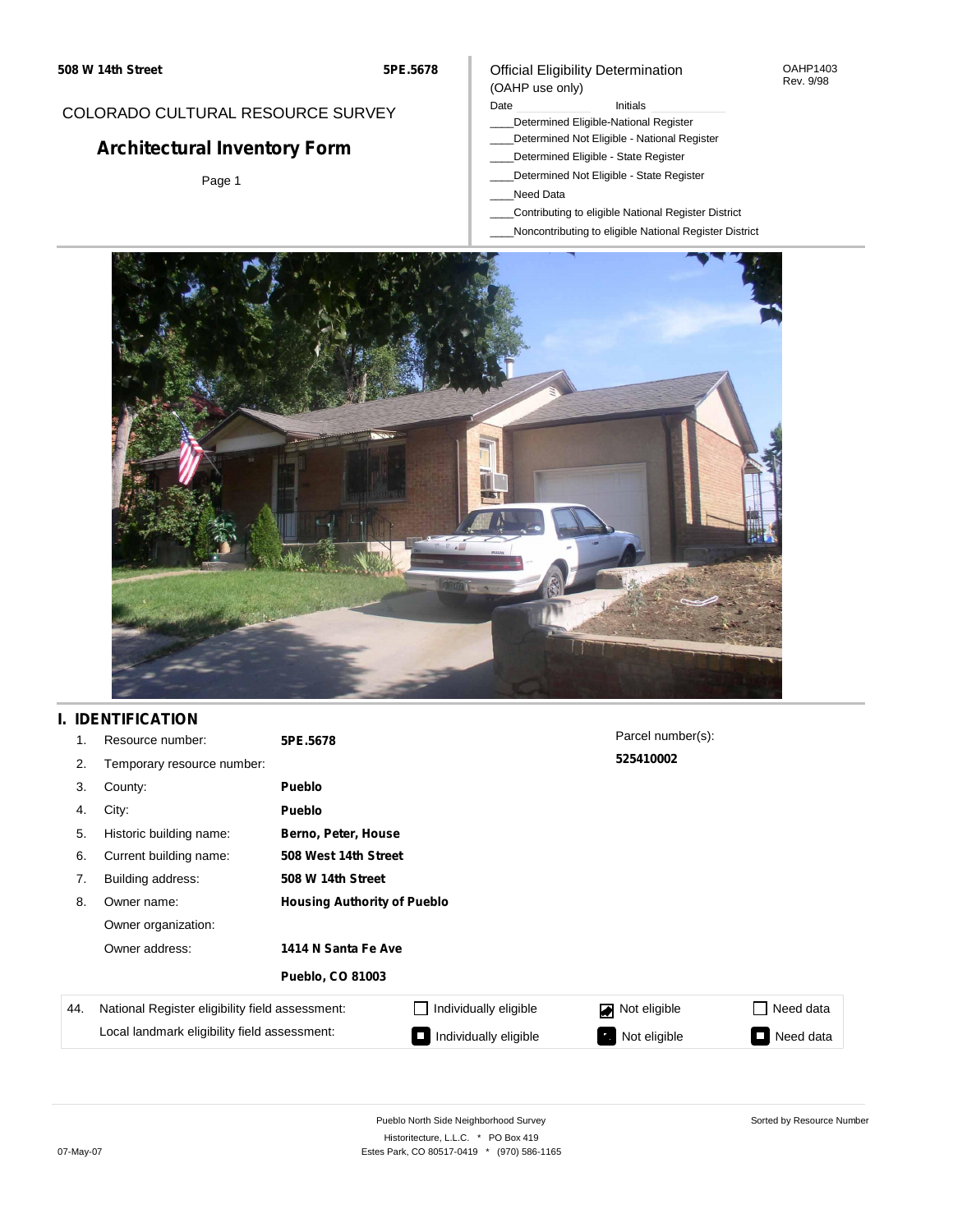Sorted by Resource Number

### **Architectural Inventory Form**

Page 2

#### **II. GEOGRAPHIC INFORMATION**

| 9.  | P.M.                    | 6th |     |    |                                                                                            | Township:               |    |    | <b>20S</b>                  |        |      |           | 65W<br>Range:     |         |  |
|-----|-------------------------|-----|-----|----|--------------------------------------------------------------------------------------------|-------------------------|----|----|-----------------------------|--------|------|-----------|-------------------|---------|--|
|     |                         | NW. | 1/4 | οf | <b>NE</b>                                                                                  | 1/4                     | of | NW | 1/4                         | of     | - SE | 1/4       | of Section        | 25      |  |
|     | 10. UTM reference zone: |     |     |    |                                                                                            | 13                      |    |    |                             |        |      |           |                   |         |  |
|     | Easting:                |     |     |    |                                                                                            | 533815                  |    |    |                             |        |      | Northing: |                   | 4236714 |  |
| 11. | USGS quad name:         |     |     |    |                                                                                            | <b>Northeast Pueblo</b> |    |    |                             | Scale: |      | 7.5       |                   |         |  |
|     | Year:                   |     |     |    |                                                                                            | 1974)                   |    |    | 1961 (Photorevised 1970 and |        |      |           |                   |         |  |
|     | 12. $Lot(s)$ :          |     |     |    | West 13.8 feet of the north 110 feet of Lot 3 and the north 110 feet of Lot 4;<br>Block 38 |                         |    |    |                             |        |      |           |                   |         |  |
|     | Addition:               |     |     |    |                                                                                            | <b>County Addition</b>  |    |    |                             |        |      |           | Year of addition: | 1869    |  |

13. Boundary description and justification:

□

The boundary, as described above, contains but does not exceed the land historically associated with this property.

Metes and bounds exist:

### **III. ARCHITECTURAL DESCRIPTION**

| 14. | Building plan (footprint, shape):    | <b>Rectangular Plan</b>              |                       |
|-----|--------------------------------------|--------------------------------------|-----------------------|
|     | Other building plan descriptions:    |                                      |                       |
| 15. | Dimensions in feet (length x width): | 1,200 square feet                    |                       |
| 16. | Number of stories:                   | 1                                    |                       |
| 17. | Primary external wall material(s):   | <b>Brick</b><br><b>Stucco</b>        | Other wall materials: |
| 18. | Roof configuration:                  | <b>Gabled Roof/Side Gabled Roof</b>  |                       |
|     | Other roof configurations:           |                                      |                       |
| 19. | Primary external roof material:      | <b>Asphalt Roof/Composition Roof</b> |                       |
|     | Other roof materials:                |                                      |                       |
| 20. | Special features:                    | Fence                                |                       |
|     |                                      | <b>Garage/Attached Garage</b>        |                       |
|     |                                      | Porch                                |                       |

21. General architectural description:

Oriented to the north, this house rests on a concrete foundation. A tan, raked-brick veneer clads the exterior walls. Tan stucco covers the gables. Windows are generally 1-over-1-light double-hung sash, with white vinyl frames and aluminum-frame storm windows. They have brick sills. The west end of the front (north) façade hosts a single-light picture window. A shed-roofed porch spans most of the façade. It has a concrete floor and wrought-iron railing, Wrought-iron supports brace the translucent fiberglass roof. Protruding from the center of the porch roof is a pediment. It shelters the two concrete steps approaching the porch at its center. The principal doorway opens in the center of the symmetrical facade. It hosts a wood slab door, opening behind a white vinyl-frame storm door. A side-gabled garage is attached to the west elevation. A 1-car, 16-panel, steel, overhead retractable garage door, painted white, dominates its front elevation. Around the garage door is a tan stucco cladding. Two doorways open in the rear (west) elevation. The eastern door opens beneath a front-gabled hood, on knee brackets. The western door opens onto a concrete patio, sheltered beneath a fiberglass roof, on wrought-iron supports. It hosts a tan-painted slab door. Gray-green asphalt shingles cover the side-gabled roof, and tan-painted wood soffit and brown fascia box the eaves.

22. Architectural style:

```
No Style
```
Other architectural styles:

Pueblo North Side Neighborhood Survey Historitecture, L.L.C. \* PO Box 419 07-May-07 **Estes Park, CO 80517-0419** \* (970) 586-1165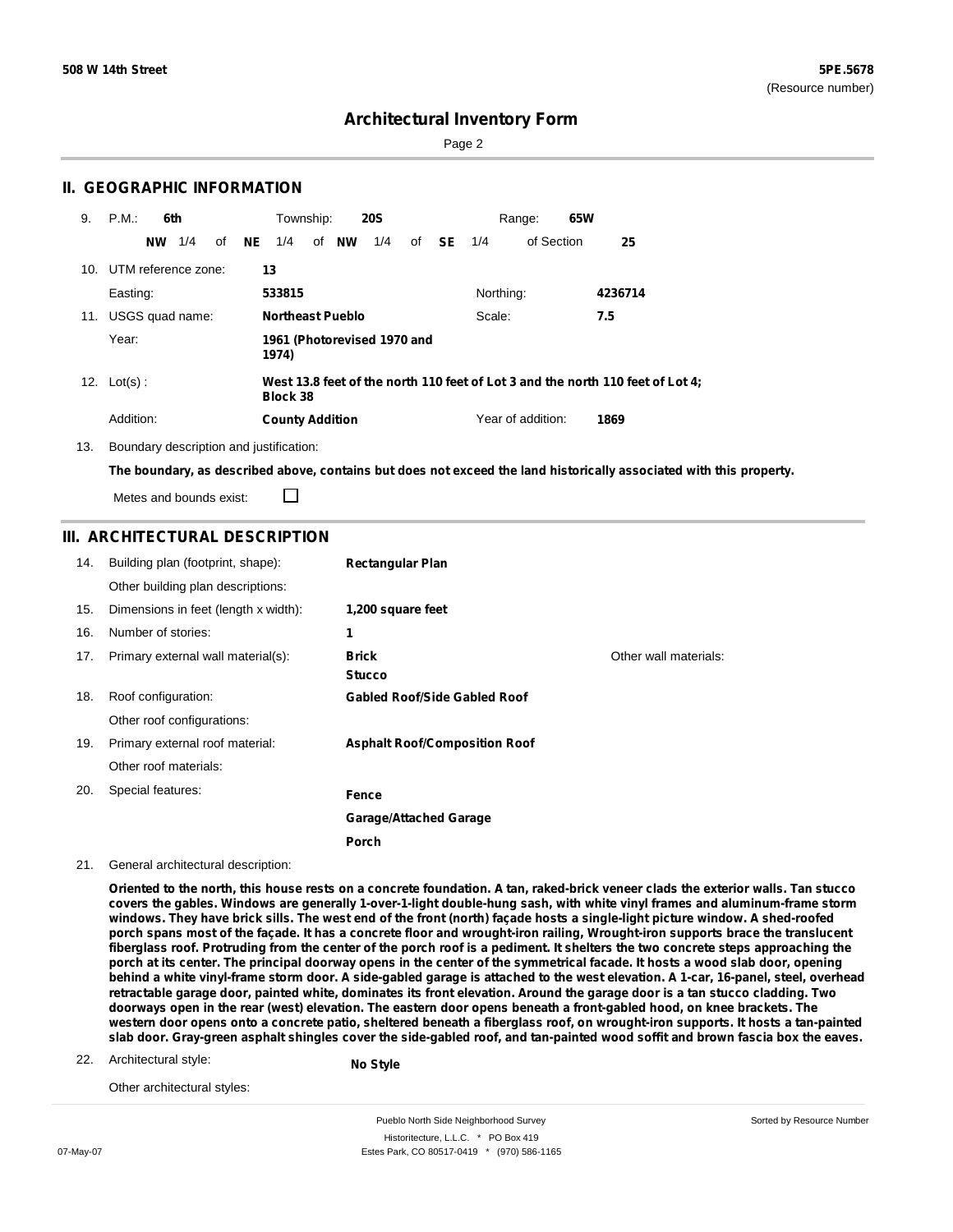Page 3

|     | Building type:                                                                                                                                                                                                                                                                                                                                                                                                                                                                                                                                                                                                                                                                                                                                                                                                                                                                                                                                                                                                                                                                | <b>Ranch Type</b>                                                                                                                                                                                            |  |  |  |  |  |
|-----|-------------------------------------------------------------------------------------------------------------------------------------------------------------------------------------------------------------------------------------------------------------------------------------------------------------------------------------------------------------------------------------------------------------------------------------------------------------------------------------------------------------------------------------------------------------------------------------------------------------------------------------------------------------------------------------------------------------------------------------------------------------------------------------------------------------------------------------------------------------------------------------------------------------------------------------------------------------------------------------------------------------------------------------------------------------------------------|--------------------------------------------------------------------------------------------------------------------------------------------------------------------------------------------------------------|--|--|--|--|--|
| 23. | Landscape or special setting features:                                                                                                                                                                                                                                                                                                                                                                                                                                                                                                                                                                                                                                                                                                                                                                                                                                                                                                                                                                                                                                        |                                                                                                                                                                                                              |  |  |  |  |  |
|     | This property is located on terrain sloping downward from northwest to southeast, with an elevation of around 4,700 feet above<br>mean sea level. The neighborhood features a mixture of small and large, one- to three-story houses and commercial buildings,<br>with some residential and medical-related buildings towering many stories above the rest of the landscape. Setbacks from<br>West 14th Street are generally the same on this block. This property is situated on the south side of West 14th Street, between<br>1325 North Greenwood Street to the east and 510 West 14th Street to west. Gravel covers the strip separating the sidewalk from<br>the street. A planted-grass yard, with mature landscaping, covers the property. Junipers cover the slight slope in front (north<br>of) the house. A massive sandstone and concrete retaining wall separates the southern edge of the property from an east-west<br>oriented alley. Ascending through the retaining wall are sandstone and concrete steps, approaching the southwest corner of<br>the yard. |                                                                                                                                                                                                              |  |  |  |  |  |
| 24. | Associated buildings, features or objects:                                                                                                                                                                                                                                                                                                                                                                                                                                                                                                                                                                                                                                                                                                                                                                                                                                                                                                                                                                                                                                    | No associated buildings identified.                                                                                                                                                                          |  |  |  |  |  |
|     | IV. ARCHITECTURAL HISTORY                                                                                                                                                                                                                                                                                                                                                                                                                                                                                                                                                                                                                                                                                                                                                                                                                                                                                                                                                                                                                                                     |                                                                                                                                                                                                              |  |  |  |  |  |
| 25. | Date of Construction:                                                                                                                                                                                                                                                                                                                                                                                                                                                                                                                                                                                                                                                                                                                                                                                                                                                                                                                                                                                                                                                         | Estimate:<br>1955<br>Actual:                                                                                                                                                                                 |  |  |  |  |  |
|     | Source of Information:                                                                                                                                                                                                                                                                                                                                                                                                                                                                                                                                                                                                                                                                                                                                                                                                                                                                                                                                                                                                                                                        | Pueblo City Directory. Pueblo, Co.; Salt Lake City; Kansas City, Mo.; and others: R.L. Polk &<br>Co, consulted 1886 through 2003.                                                                            |  |  |  |  |  |
| 26. | Architect:                                                                                                                                                                                                                                                                                                                                                                                                                                                                                                                                                                                                                                                                                                                                                                                                                                                                                                                                                                                                                                                                    | unknown                                                                                                                                                                                                      |  |  |  |  |  |
|     | Source of information:                                                                                                                                                                                                                                                                                                                                                                                                                                                                                                                                                                                                                                                                                                                                                                                                                                                                                                                                                                                                                                                        |                                                                                                                                                                                                              |  |  |  |  |  |
| 27. | Builder:                                                                                                                                                                                                                                                                                                                                                                                                                                                                                                                                                                                                                                                                                                                                                                                                                                                                                                                                                                                                                                                                      | unknown                                                                                                                                                                                                      |  |  |  |  |  |
|     | Source of information:                                                                                                                                                                                                                                                                                                                                                                                                                                                                                                                                                                                                                                                                                                                                                                                                                                                                                                                                                                                                                                                        |                                                                                                                                                                                                              |  |  |  |  |  |
| 28. | Original Owner:                                                                                                                                                                                                                                                                                                                                                                                                                                                                                                                                                                                                                                                                                                                                                                                                                                                                                                                                                                                                                                                               | <b>Peter Berno</b>                                                                                                                                                                                           |  |  |  |  |  |
|     | Source of information:                                                                                                                                                                                                                                                                                                                                                                                                                                                                                                                                                                                                                                                                                                                                                                                                                                                                                                                                                                                                                                                        | Pueblo City Directory. Pueblo, Co.; Salt Lake City; Kansas City, Mo.; and others: R.L. Polk &<br>Co. consulted 1886 through 2003.                                                                            |  |  |  |  |  |
| 29. | Construction history:                                                                                                                                                                                                                                                                                                                                                                                                                                                                                                                                                                                                                                                                                                                                                                                                                                                                                                                                                                                                                                                         |                                                                                                                                                                                                              |  |  |  |  |  |
|     |                                                                                                                                                                                                                                                                                                                                                                                                                                                                                                                                                                                                                                                                                                                                                                                                                                                                                                                                                                                                                                                                               | According to city directories and an analysis of the materials and form, this building was constructed around 1955. The only<br>notable alteration has been the replacement of windows, sometime after 1980. |  |  |  |  |  |
| 30. | Location: <b>original</b>                                                                                                                                                                                                                                                                                                                                                                                                                                                                                                                                                                                                                                                                                                                                                                                                                                                                                                                                                                                                                                                     | Date of move(s):                                                                                                                                                                                             |  |  |  |  |  |

### **V. HISTORICAL ASSOCIATIONS**

|     | 31. Original use(s): | <b>Single Dwelling</b> |
|-----|----------------------|------------------------|
| 32. | Intermediate use(s): | <b>Single Dwelling</b> |
|     | 33. Current use(s):  | <b>Single Dwelling</b> |
| 34. | Site type(s):        | <b>Residence</b>       |

35. Historical background:

This house as constructed around 1955 on a previously undeveloped parcel. The first owner and resident was Peter Berno. George F. Lowe, Jr., and Elinor W. Lowe purchased this property prior to 1980, when they sold it to Jones-Healy, Inc. The **Housing Authority of Pueblo purchased this house and lot and few months later.**

Sources of information: 36.

**Pueblo County Office of Tax Assessor. Property information card [internet].**

**Pueblo City Directory. Pueblo, Co.; Salt Lake City; Kansas City, Mo.; and others: R.L. Polk & Co, consulted 1886 through 2003.**

**Sanborn Fire Insurance Maps (for Pueblo, Colorado). New York: Sanborn Map and Publishing Co., 1883, 1886, 1889, 1893, 1904-05, 1904-51, and 1904-52.**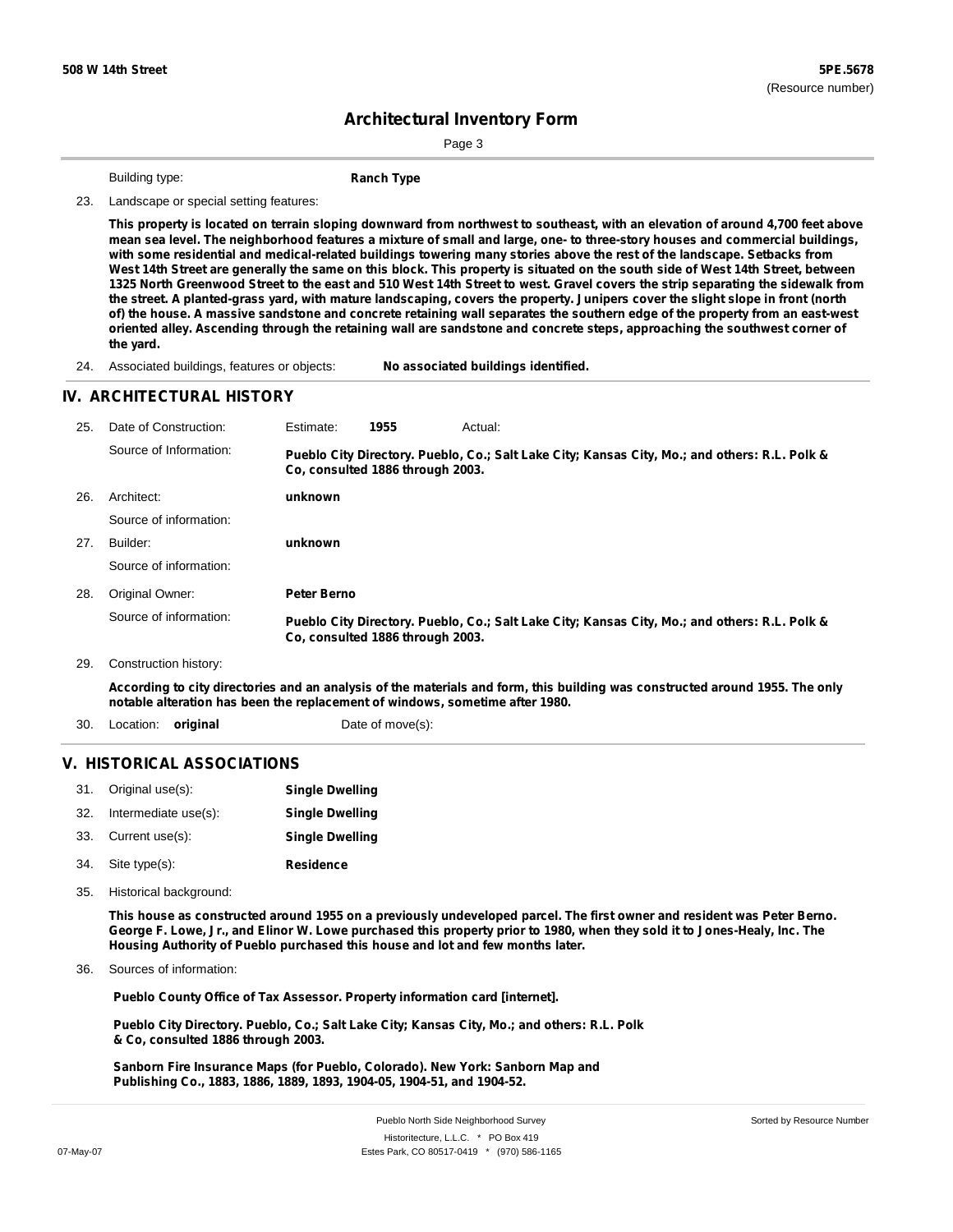Page 4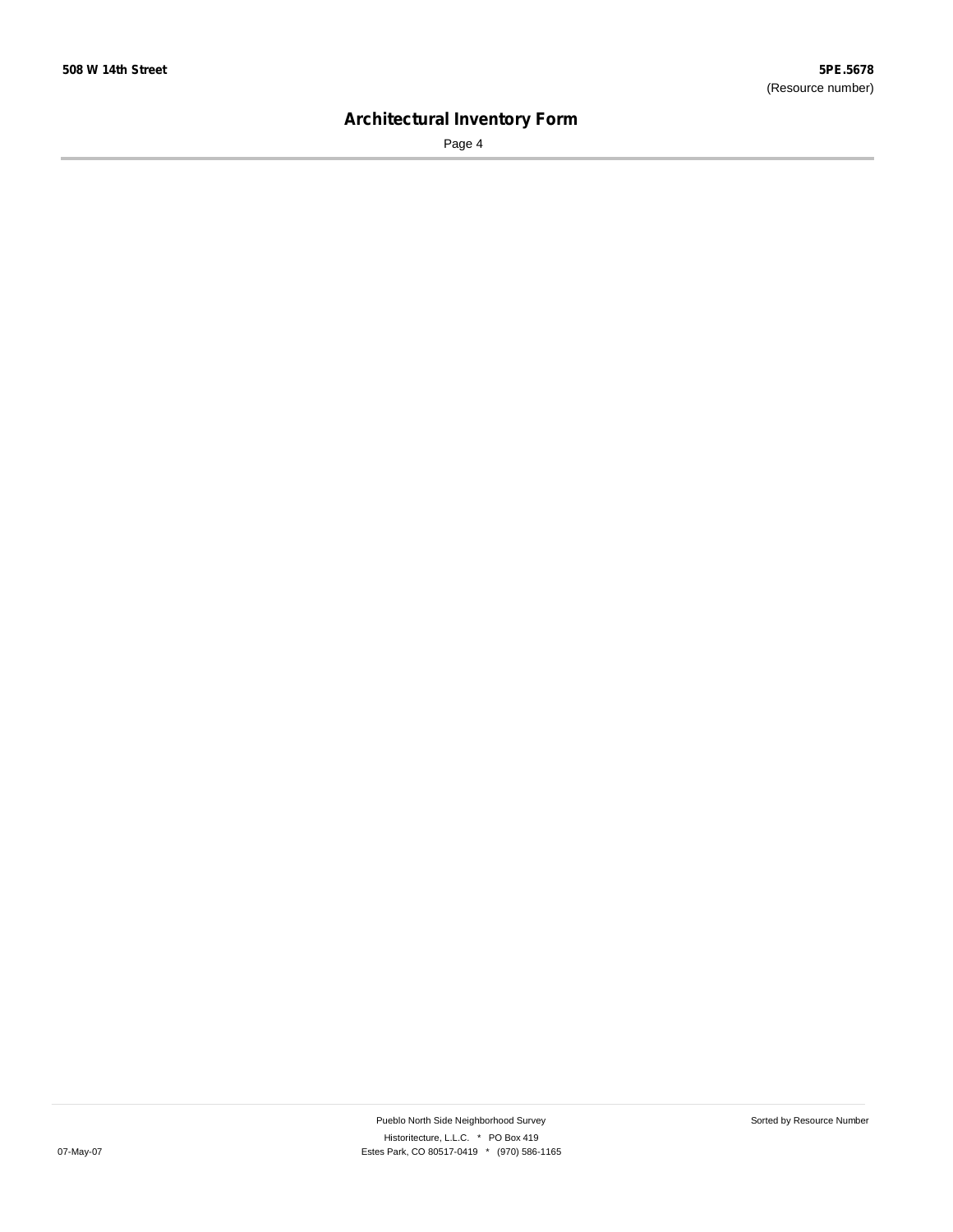Sorted by Resource Number

# **Architectural Inventory Form**

Page 5

|     | <b>VI. SIGNIFICANCE</b>                                                                                                                                                                                                                                                                                                                                                                                                                                                                                                                                                                                                                                                                                                                                                                                                                                                                                                                                                                                                                                                                                                                                                                                                                                                                                                                                                                                                                                                                                                                                                                                                                                                                                                                                                                                                                                                                                                                                                                                                                                                                                                                                                                                                                            |
|-----|----------------------------------------------------------------------------------------------------------------------------------------------------------------------------------------------------------------------------------------------------------------------------------------------------------------------------------------------------------------------------------------------------------------------------------------------------------------------------------------------------------------------------------------------------------------------------------------------------------------------------------------------------------------------------------------------------------------------------------------------------------------------------------------------------------------------------------------------------------------------------------------------------------------------------------------------------------------------------------------------------------------------------------------------------------------------------------------------------------------------------------------------------------------------------------------------------------------------------------------------------------------------------------------------------------------------------------------------------------------------------------------------------------------------------------------------------------------------------------------------------------------------------------------------------------------------------------------------------------------------------------------------------------------------------------------------------------------------------------------------------------------------------------------------------------------------------------------------------------------------------------------------------------------------------------------------------------------------------------------------------------------------------------------------------------------------------------------------------------------------------------------------------------------------------------------------------------------------------------------------------|
| 37. | Local landmark designation:<br>Yes $\Box$<br>No.<br>$\mathbf{F}_{\mathbf{r}}$                                                                                                                                                                                                                                                                                                                                                                                                                                                                                                                                                                                                                                                                                                                                                                                                                                                                                                                                                                                                                                                                                                                                                                                                                                                                                                                                                                                                                                                                                                                                                                                                                                                                                                                                                                                                                                                                                                                                                                                                                                                                                                                                                                      |
|     | Designation authority:                                                                                                                                                                                                                                                                                                                                                                                                                                                                                                                                                                                                                                                                                                                                                                                                                                                                                                                                                                                                                                                                                                                                                                                                                                                                                                                                                                                                                                                                                                                                                                                                                                                                                                                                                                                                                                                                                                                                                                                                                                                                                                                                                                                                                             |
|     | Date of designation:                                                                                                                                                                                                                                                                                                                                                                                                                                                                                                                                                                                                                                                                                                                                                                                                                                                                                                                                                                                                                                                                                                                                                                                                                                                                                                                                                                                                                                                                                                                                                                                                                                                                                                                                                                                                                                                                                                                                                                                                                                                                                                                                                                                                                               |
| 38. | Applicable National Register criteria:                                                                                                                                                                                                                                                                                                                                                                                                                                                                                                                                                                                                                                                                                                                                                                                                                                                                                                                                                                                                                                                                                                                                                                                                                                                                                                                                                                                                                                                                                                                                                                                                                                                                                                                                                                                                                                                                                                                                                                                                                                                                                                                                                                                                             |
|     | A. Associated with events that have made a significant contribution to the broad pattern of our history.<br>B. Associated with the lives of persons significant in our past.<br>$\blacksquare$<br>C. Embodies the distinctive characteristics of a type, period, or method of construction, or represents the work<br>П<br>of a master, or that possess high artistic values, or represents a significant and distinguished entity whose<br>components may lack individual distinction.<br>D. Has yielded, or may be likely to yield, information important in history or prehistory.<br>Qualifies under Criteria Considerations A through G (see manual).<br>$\sim$<br>Does not meet any of the above National Register criteria.<br>₩<br><b>Pueblo Standards for Designation:</b><br>1a. History<br>$\overline{\mathbf{r}}_1$<br>Have direct association with the historical development of the city, state, or nation; or<br><u>1b. History</u><br>Be the site of a significant historic event; or<br>$\mathcal{L}_{\mathcal{A}}$<br>1c. History<br>Have direct and substantial association with a person or group of persons who had influence on society.<br>$\overline{\phantom{a}}$<br>2a. Architecture<br>Embody distinguishing characteristics of an architectural style or type; or<br>$\Box$<br>2b. Architecture<br>Be a significant example of the work of a recognized architect or master builder, or<br>$\Box$<br>2c. Architecture<br>Contain elements of architectural design, engineering, materials, craftsmanship, or artistic merit which represent a<br>$\Box$<br>significant or influential innovation;<br>2d. Architecture<br>Portray the environment of a group of people or physical development of an area of the city in an era of history<br>$\Box$<br>characterized by a distinctive architectural style.<br>3a. Geography<br>Have a prominent location or be an established, familiar, and orienting visual feature of the contemporary city, or<br>3b. Geography<br>Promote understanding and appreciation of Pueblo's environment by means of distinctive physical characteristics<br>or rarity; or<br>3c. Geography<br>Make a special contribution to Pueblo's distinctive character.<br>$\overline{\phantom{a}}$ |
|     | <b>Not Applicable</b>                                                                                                                                                                                                                                                                                                                                                                                                                                                                                                                                                                                                                                                                                                                                                                                                                                                                                                                                                                                                                                                                                                                                                                                                                                                                                                                                                                                                                                                                                                                                                                                                                                                                                                                                                                                                                                                                                                                                                                                                                                                                                                                                                                                                                              |
|     | Does not meet any of the above Pueblo landmark criteria.<br>$\overline{\phantom{a}}$                                                                                                                                                                                                                                                                                                                                                                                                                                                                                                                                                                                                                                                                                                                                                                                                                                                                                                                                                                                                                                                                                                                                                                                                                                                                                                                                                                                                                                                                                                                                                                                                                                                                                                                                                                                                                                                                                                                                                                                                                                                                                                                                                               |
| 39. | Area(s) of Significance:<br><b>Not Applicable</b>                                                                                                                                                                                                                                                                                                                                                                                                                                                                                                                                                                                                                                                                                                                                                                                                                                                                                                                                                                                                                                                                                                                                                                                                                                                                                                                                                                                                                                                                                                                                                                                                                                                                                                                                                                                                                                                                                                                                                                                                                                                                                                                                                                                                  |
| 40. | Period of Significance:                                                                                                                                                                                                                                                                                                                                                                                                                                                                                                                                                                                                                                                                                                                                                                                                                                                                                                                                                                                                                                                                                                                                                                                                                                                                                                                                                                                                                                                                                                                                                                                                                                                                                                                                                                                                                                                                                                                                                                                                                                                                                                                                                                                                                            |
| 41. | National:<br>State<br>Level of significance:<br>Local<br><b>The State</b>                                                                                                                                                                                                                                                                                                                                                                                                                                                                                                                                                                                                                                                                                                                                                                                                                                                                                                                                                                                                                                                                                                                                                                                                                                                                                                                                                                                                                                                                                                                                                                                                                                                                                                                                                                                                                                                                                                                                                                                                                                                                                                                                                                          |
|     |                                                                                                                                                                                                                                                                                                                                                                                                                                                                                                                                                                                                                                                                                                                                                                                                                                                                                                                                                                                                                                                                                                                                                                                                                                                                                                                                                                                                                                                                                                                                                                                                                                                                                                                                                                                                                                                                                                                                                                                                                                                                                                                                                                                                                                                    |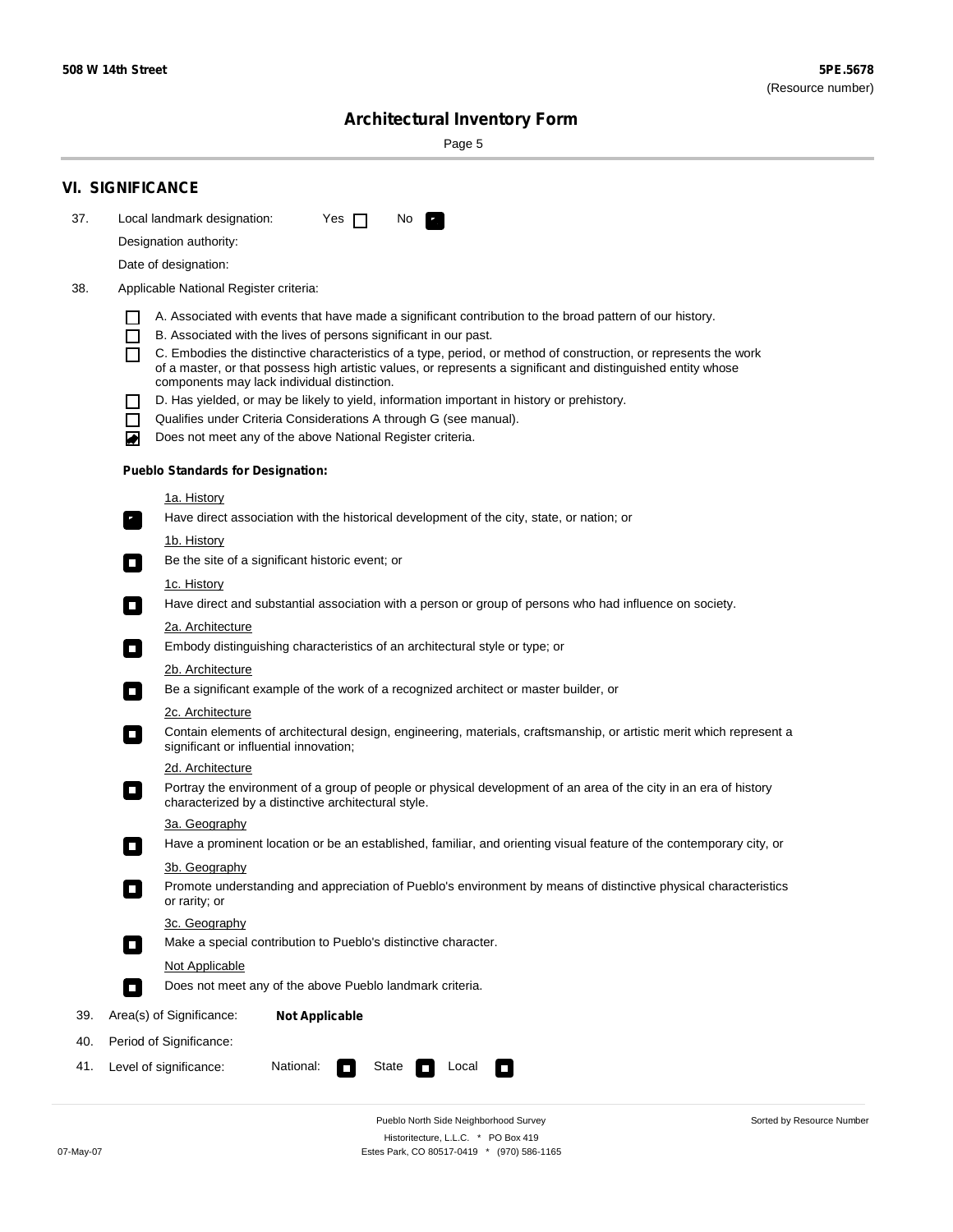Page 6

#### 42. Statement of significance:

This property is historically significant under Pueblo Local Landmark criterion 1A for its association with the post-World War Il development of the North Side neighborhood, when smaller houses like this one filled the undeveloped lots remaining here. However, the levels of architectural and historical significance, combined with physical integrity, are not to the extent that this property would qualify for individual listing in the National Register of Historic Places, the Colorado State Register of Historic Properties, or as a City of Pueblo Landmark. Nonetheless, it is most likely a contributing resource within any **potential historic district.**

43. Assessment of historic physical integrity related to significance:

Constructed in 1955, this house exhibits a moderate level of physical integrity relative to the seven aspects of integrity as defined by the National Park Service and the Colorado Historical Society: location, setting, design, materials, workmanship, **feeling, and association. Windows have been replaced, removing some character-defining features. Nonetheless, the building** preserves its original form and other character-defining features. This property retains sufficient physical integrity to convey **its architectural and historical significance.**

#### **VII. NATIONAL REGISTER ELIGIBILITY ASSESSMENT**



**classes. Its diversity of architectural styles and forms directly represents the city's changing economic and cultural climates. As well, the neighborhood is distinctive because it appears to have evolved independently of the area's dominant industry, steel manufacturing.**

> Yes Yes

No **DI**N/A No  $\blacksquare$  N/A  $\blacksquare$ 

If there is National Register district potential, is this building contributing:

If the building is in existing National Register district, is it contributing: 46.

#### **VIII. RECORDING INFORMATION**

| 47. | Photograph numbers): | <b>CD-ROM Photo Disc: North Side Photos</b><br>File Name(s): 14thstw508                                                       |
|-----|----------------------|-------------------------------------------------------------------------------------------------------------------------------|
|     | Negatives filed at:  | <b>Special Collections</b><br><b>Robert Hoag Rawlings Public Library</b><br>100 East Abriendo Avenue<br>Pueblo, CO 81004-4290 |
| 48. | Report title:        | <b>Pueblo North Side Neighborhood Survey</b>                                                                                  |
| 49. | $Date(s)$ :          | 07/12/05                                                                                                                      |
| 50. | Recorder(s):         | <b>Adam Thomas</b>                                                                                                            |
| 51. | Organization:        | Historitecture, L.L.C.                                                                                                        |
| 52. | Address:             | <b>PO Box 419</b>                                                                                                             |
|     |                      | Estes Park, CO 80517-0419                                                                                                     |
| 53. | Phone number(s):     | (970) 586-1165                                                                                                                |
|     |                      |                                                                                                                               |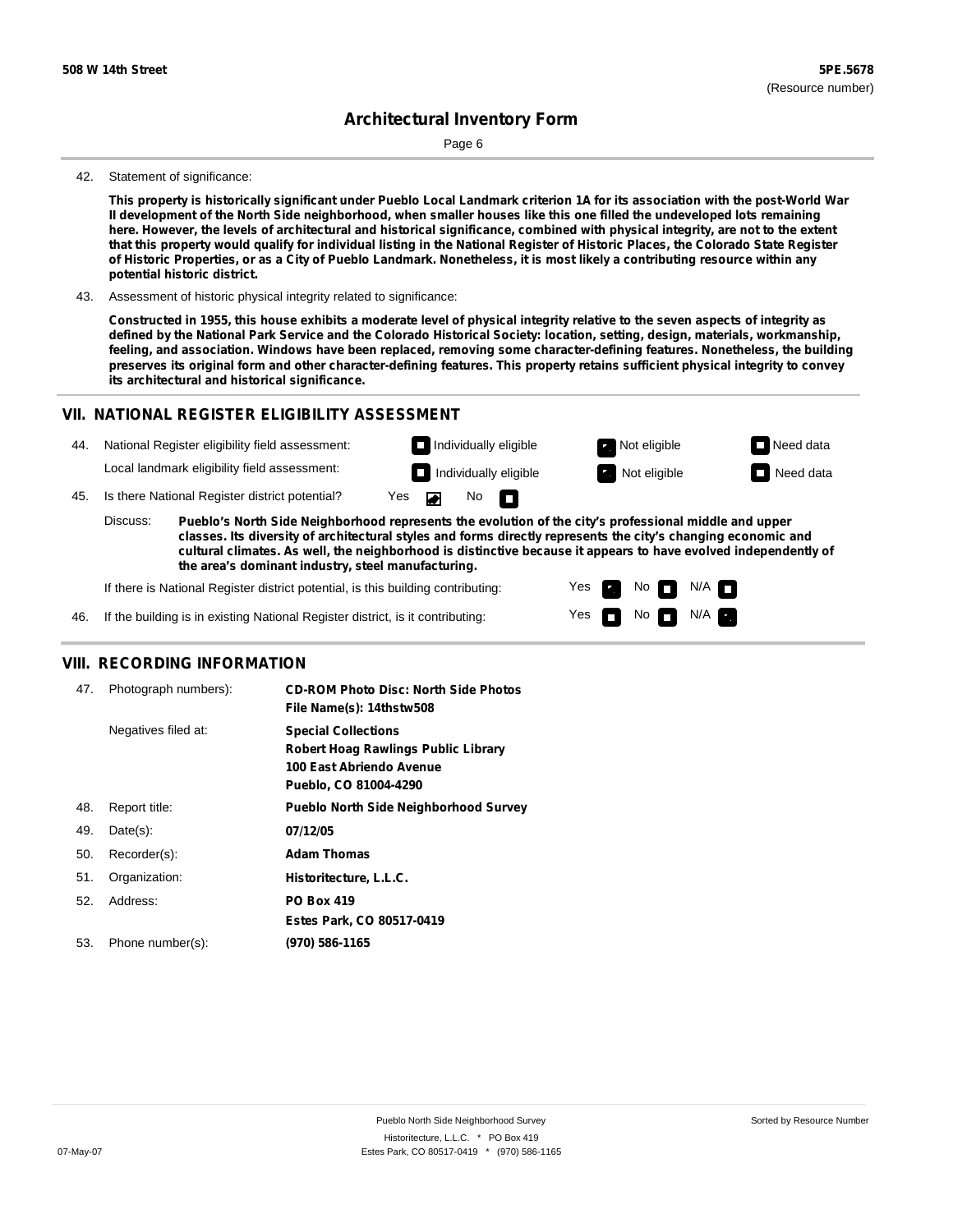Page 7